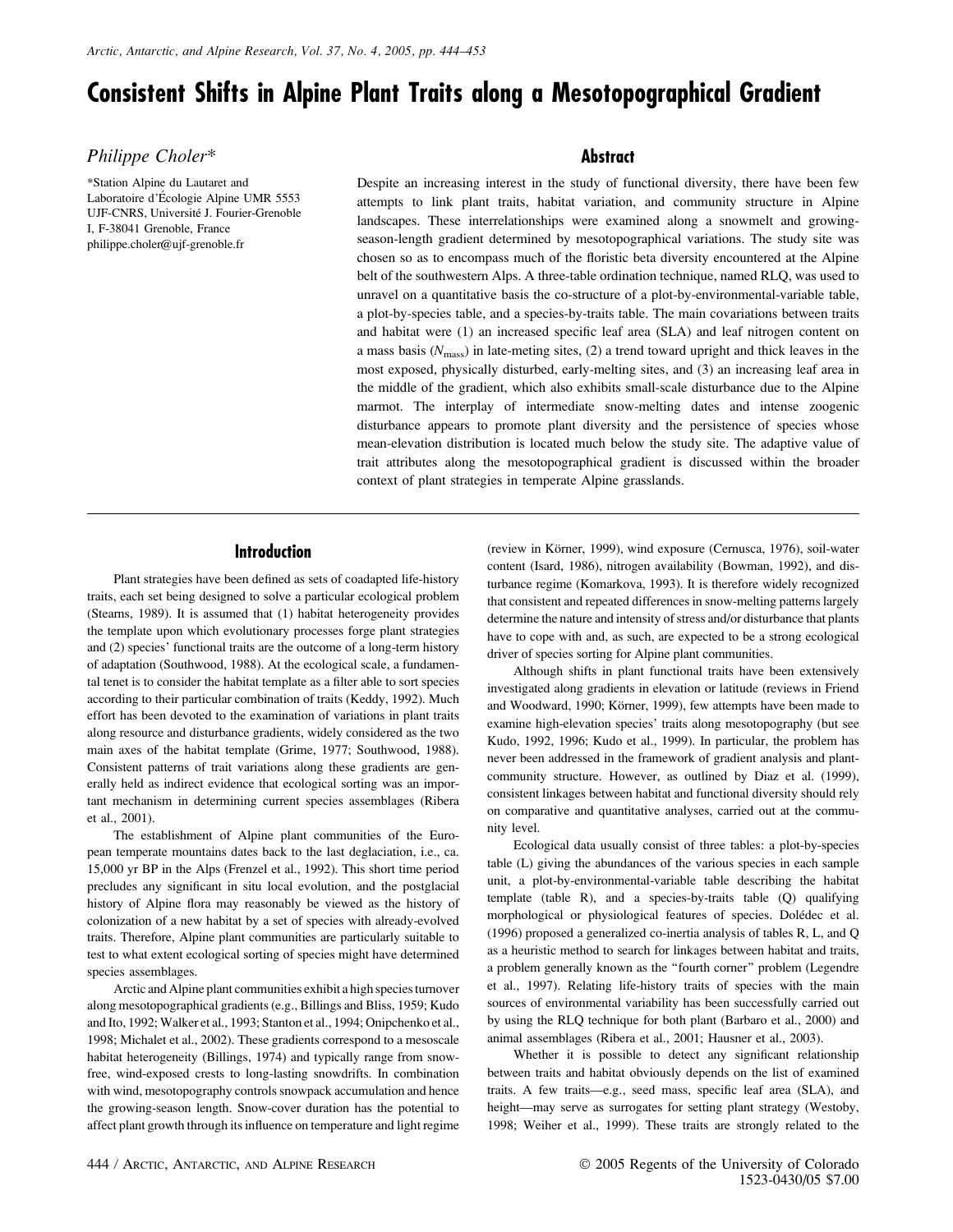



FIGURE 1. (A) Mean snowmelt isoclines in Julian days of the study site. Snow-melting dates were documented from a weekly survey during the years 1997–1999. (B) Distribution of zoogenic (black) and physical (gray) disturbance (dist.) patches. Disturbed patches were mapped from a 1990 aerial photograph and assigned to zoogenic or physical processes by field inspection. The squares indicate the location of the 75 sampling units (SUs).

fundamental processes of plant life, i.e., dispersal, establishment, and persistence (Westoby, 1998; Weiher et al., 1999). Large-scale comparisons among biomes including temperate Alpine meadows give evidence that these traits may be viewed as relevant functional markers particularly suitable for predicting species performance along gradients (Reich et al., 1997).

The aim of the present work is thus to test for a significant relationship between this set of key traits and mesotopographical heterogeneity in Alpine plant communities. More specifically, the attempt is to determine which particular combination of trait attributes are to be expected depending on the particular position along the mesotopographical gradient. The study is also intended to provide an insightful framework for further discussion of the adaptive value of variations in plant traits along a gradient in growing-season length in temperate Alpine grasslands.

# Materials and Methods

## STUDY SITE

Our research site is located in the Grand Galibier massif, which is part of the southwestern Alps (Lieu-dit Aravo, Commune de Valloire, France,  $45^{\circ}7'N$ ,  $6^{\circ}5'E$ ). The site was chosen in 1997 while conducting a large-scale study of relationships between species and environment (Bounemoura et al., 1998). The site looks like an inclined depression of  $\sim$ 2 ha, located on a mostly south-facing slope between 2700 and 2750 m. The vegetation is composed of truly Alpine grasslands, so interpreted because the potential treeline is thought to occur at  $\sim$ 2300– 2400 m in the area (Ozenda, 1985). The bedrock is uniformly calcareous shales. Soils are generally deep (as much as 1 m in the most concave parts). Since 1960, the site has been moderately grazed by sheep at the end of the growing season (generally between the end of August and mid-September). The herd never rests on the site during the night.

#### FLORISTIC DATA

In July 2000, we established a temporary grid by marking points at each 10-m interval. For each of the 445 grid points, we noted the occurrence and abundance of the 10 dominant plants on a surface of  $5 \times 5$  m centered around each marked position. Twelve main plant communities were sorted by a cluster analysis. On the basis of this preliminary work, 75 of the  $5 \times 5$  m square plots, thereafter referred as sampling units (SUs), were chosen for a complete vegetation survey during summer 2001. SUs were chosen so as to sample in each community type and to cover the whole area of the study site (Fig. 1B). We left a distance of at least 10 m between each plot. The floristic composition of each plot was determined by visually estimating the percentage cover of each vascular plant species. A six-level scale was used: 1:  $\lt 5\%$ ; 2: 5–10%; 3: 10–25%; 4: 25–50%; 5: 50–75%;  $6:$   $>75\%$ . In total, 130 species of vascular plants were recorded. Rare species occurring in less than four floristic surveys were removed before statistical analysis, and the floristic table (table L) finally contained 75 rows (sites or SUs) and 82 columns (species).

#### ENVIRONMENTAL VARIABLES

The mesotopography of the study area causes a strong gradient of snow-cover duration. For three years (1997–1999), snowmelt isoclines were recorded every 2 wk on a map derived from an aerial photograph (Fig. 1A). Because of the winter closure of the Galibier Pass road, it was not possible to visit the site before mid-May. The mean elapsed time between the earliest and the latest melting sites—around two months—is hence underestimated. However, erratic records during winter indicated that the snow cover on windy ridges and upper most slopes was exceptionally variable and snow-free periods were observed even in midwinter. The last spots of snow usually disappear around mid-July.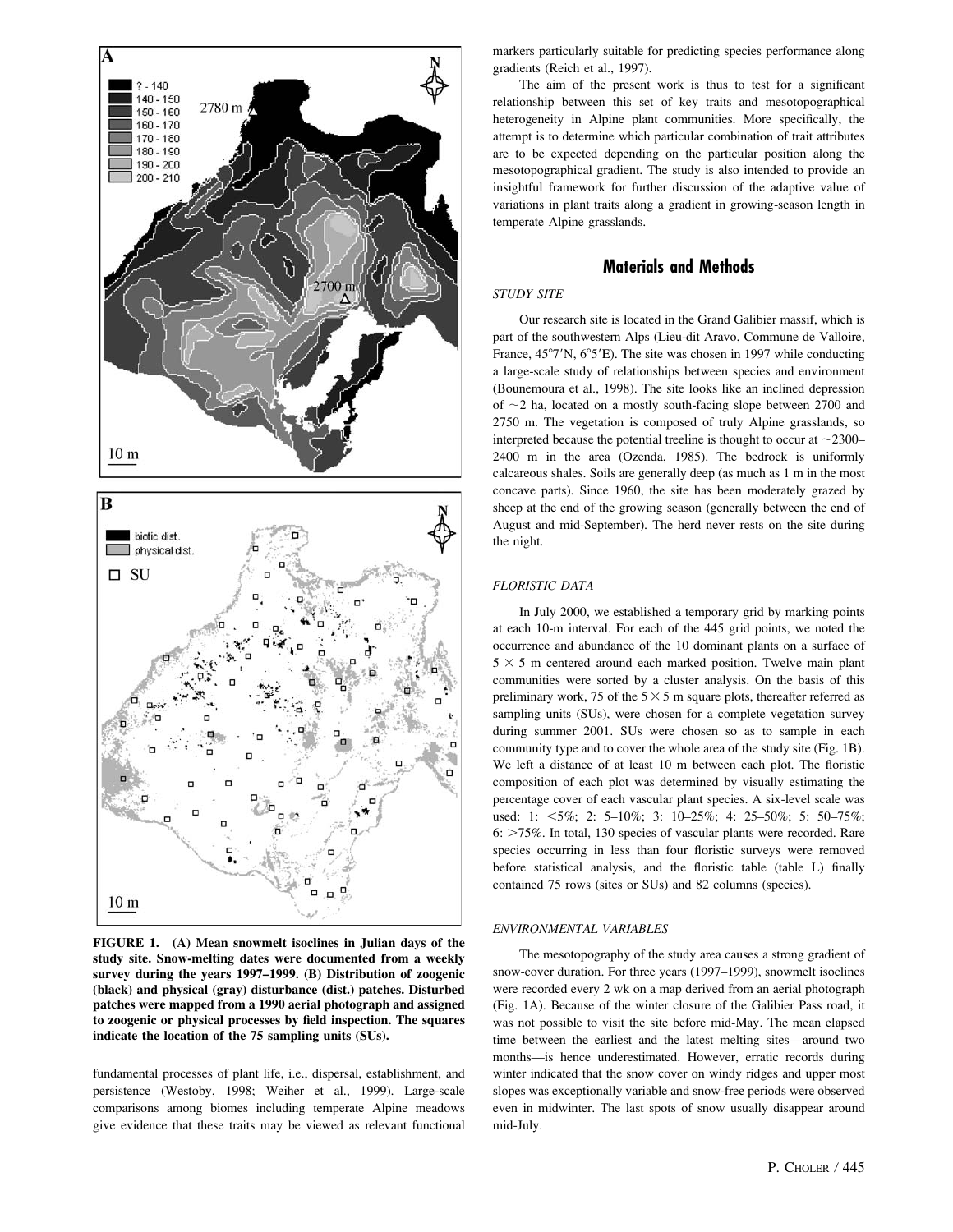TABLE 1 Environmental variables of table R.

| Abbreviation | Comments                                                                     |  |  |  |  |  |
|--------------|------------------------------------------------------------------------------|--|--|--|--|--|
| Aspect       | Relative south aspect (opposite of the sine of aspect with                   |  |  |  |  |  |
|              | flat coded 0)                                                                |  |  |  |  |  |
| Slope        | Slope inclination in degrees                                                 |  |  |  |  |  |
| Form         | Microtopographic landform index: $1 =$ convexity,                            |  |  |  |  |  |
|              | $2 = \text{convex slope}, 3 = \text{right slope}, 4 = \text{concave slope},$ |  |  |  |  |  |
|              | $5 = \text{concavity}$                                                       |  |  |  |  |  |
| Snow         | Mean snowmelt date (Julian day) averaged over 1997–1999                      |  |  |  |  |  |
| PhysD        | Physical disturbance, i.e., percentage of unvegetated soil                   |  |  |  |  |  |
|              | due to physical processes                                                    |  |  |  |  |  |
| ZoogD        | Zoogenic disturbance, i.e., % of unvegetated soil due to                     |  |  |  |  |  |
|              | marmot activity                                                              |  |  |  |  |  |

For each of the 75 SUs, we documented the following six environmental variables (see Table 1): the mean snowmelt date (as a Julian day) from the 1997–1999 survey, the slope inclination (in degrees), the aspect, the microscale landform, and the disturbance level. Disturbance was quantified as the relative area (%) of the plot covered by unvegetated ''frost-churned soil'' during the snow-melting period (Fox, 1981). We distinguished two main sources of disturbance (Fig. 1B): a physical disturbance driven by periglacial processes (cryoturbation and solifluction) and a zoogenic disturbance due to the trampling and burrowing activities of the Alpine marmot, Marmota marmota L. Bare-ground patches due to marmot activity were mostly concentrated on the steeper south-facing slopes with intermediate time of snow melting (Fig. 1B).

For three SUs of each community, we harvested the peak standing biomass in a  $50 \times 50$  cm quadrat at the end of July. Material was dried at 85°C for 24 h and weighed. In addition, we collected a soil sample 5–10 cm deep. Soil was air dried and sieved to retain the  $<$ 2-mm fraction. The pH was measured in  $H_2O$  in a 1:2.5 (g:g) soil/solution suspension. Total carbon and nitrogen were determined in ground samples with a CHONS microanalyzer.

## TRAITS MEASUREMENTS

Plant traits (Table 2) measurements were taken in July or August 2001. All field measurements or leaf sampling were done between 10:00 a.m. and 3:00 p.m. All the investigated species exhibit deciduous leaves except some rosette forbs with overwintering leaves (Geum montanum, for example). No evergreen shrubs were observed in our study site. Several species of graminoids exhibit a particular leaf habit; late-season–initiated leaves keep a basal green part during the winter and resume growth the next year.

Vegetative height, lateral spread, and leaf angle were measured in situ. Leaf thickness, leaf surface, and specific leaf area (SLA) were determined on samples collected from the study site and transported in a wet and cool container to the nearby Alpine field station of Lautaret. Leaf angle was measured with a protractor. Plants with upright leaves were assigned an angle of  $90^\circ$ , and those with leaves parallel to the ground surface were assigned an angle of  $0^\circ$ . Measurements were made on fully expanded leaves located in the middle of the stem. When both upright and horizontal leaves occurred on the same plant (some rosette species with cauline leaves), we set a value of  $45^{\circ}$ .

Because many species exhibit some level of phenotypic plasticity along the toposequence, we managed to choose individuals in the sites of their highest abundance, which represented what we assumed to be their optimal habitat. For leaf traits, we sampled 5–10 leaves from different individuals, and measurements were made in the hour after sampling on fresh material. For leaf thickness, we performed 5–10 transverse sections. Measurements were done to the nearest 0.01 mm

TABLE 2 Plant traits of table Q.

| Abbreviation   | Comments                                                        |  |  |  |  |
|----------------|-----------------------------------------------------------------|--|--|--|--|
| Height         | Vegetative height in centimeters                                |  |  |  |  |
| Spread         | Maximum lateral spread of clonal plants in centimeters          |  |  |  |  |
| Angle          | Leaf elevation angle estimated at the middle of the lamina      |  |  |  |  |
| Area           | Area of a single leaf                                           |  |  |  |  |
| Thick          | Maximum thickness of a leaf cross section (avoiding the midrib) |  |  |  |  |
| <b>SLA</b>     | Specific leaf area                                              |  |  |  |  |
| $N_{\rm mass}$ | Mass-based leaf nitrogen content                                |  |  |  |  |
| Seed           | Seed mass                                                       |  |  |  |  |

by using a binocular lens. To determine SLA, we isolated 10–15 discs from the lamina of fresh leaves (one to two discs from each sampled leaf) by using a punch. Disc diameter varied from 4 mm to 10 mm. Discs were pooled, dried at  $85^{\circ}$ C for 24 h, and weighed. Leaf surface was estimated indirectly by a making proportion between the weight of fresh discs and that of fresh leaves, excluding the petiole. For very tiny or narrow leaves, surface was estimated by approximating a geometric shape. Total carbon and nitrogen in leaf tissues were determined with a CHONS microanalyzer.

Seeds were collected in the study site, but also in nearby Alpine meadows of Grand Galibier massif. A total of 30–50 mature seeds from different ramets were pooled and dried at  $85^{\circ}$ C for 24 h and weighed. Seeds were not cleaned of their accessories prior to weighting.

#### STATISTICAL ANALYSES

To relate the floristic diversity of the 75 SUs of our study area to the diversity assessed at the regional scale, we relied on a data set comprising 960 floristic surveys of Alpine grasslands in the southwestern Alps. These 960 floristic surveys were collected so that different mountain ranges, altitudes, topographic positions, and substrates were sampled in a roughly stratified approach. Further details on this data set are given in Choler and Michalet (2002). Floristic gradients were extracted by a correspondence analysis (CA), and the rows of table L were projected as supplementary individuals in the CA ordination space.

The RLQ co-inertia analysis has been extensively described in Dolédec et al. (1996), and the reader is referred to this paper for further details on the mathematical model. The main objective is to relate a plot-by-environmental-variable table (R) to a species-by-traits table (Q), with a plot-by-species table (L) serving as a link between R and Q (Fig. 2). It is thus assumed that the table L measures the intensity of the relationships between R and Q. The first step consisted of three separate ordinations. The ordination for table L was done by a correspondence analysis (CA). The CA of table L gives the optimal correlation between SUs and species scores. The ordination for table R was done by a principal component analysis (PCA) with row weights as in table L. The ordination of table Q was done by a PCA with the column weights of table L (Fig. 2).

The RLQ analysis is a three-tables co-inertia analysis that tends to maximize the covariance between the SU scores constrained by the environmental variables of table R and the species scores constrained by the traits of table Q. A fourth-corner table containing the covariance between SU and species is calculated. The axis that maximizes covariance between species and SU is obtained by the eigenvalue decomposition of this fourth table. This axis is the RLQ axis 1. Because of the constraints imposed by tables R and Q, the correlation between SU scores and species scores given by the RLQ analysis cannot exceed the correlation obtained by the CA, which is given by the square root of the first eigenvalue.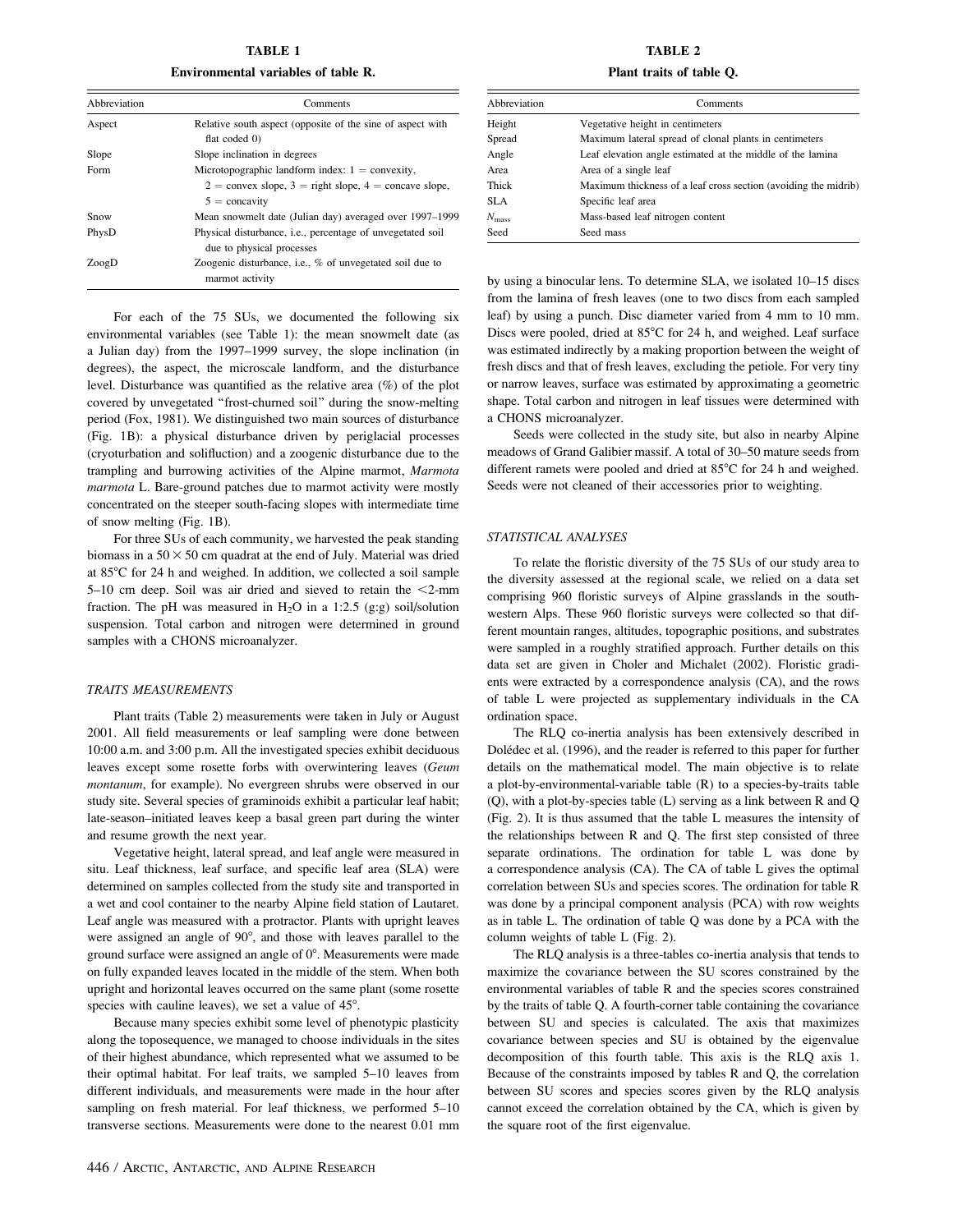

FIGURE 2. Data arrangement and principle of the RLQ analysis. Modified from Dolédec et al. (1996). The aim of the RLQ is to explore the co-structure between the two marginal tables R and Q, by using the central table L as a link. Number of rows and columns of each table are indicated in parentheses. The ordinations of R and Q were performed by principal component analyses, and the ordination of L by a correspondence analysis.

The total co-inertia of the RLQ analysis, given by the trace of the fourth table, measures the linkage between R and Q (Kazi-Aoual et al., 1995). This trace was used as a statistic to test for the significance of the co-structure between R and Q. Rows and columns of the table L were left fixed while rows of the tables R and Q were permuted. Trace values obtained from 1000 permutations were compared with the observed value. It can be considered that the co-structure between R and Q is significant when the number of trace values exceeding the observed value is  $\leq 50$  (i.e., a frequency of  $50/1000 = 0.05$ ). Reciprocally, if this number exceeds 50, it is assumed that the total inertia of the RLQ analysis does not significantly differ from the null hypothesis, i.e., the independence between the two tables R and Q.

Species of table Q can be pooled into three life-form groups (graminoids, forbs, and legumes). Each life-form exhibits particular developmental constraints that might affect values of traits (Garnier, 1991). To take this possibility into account, we also conducted three separate RLQ analyses with data subsets including species from one life-form only.

We related the scores of each species along RLQ axes 1 and 2 with its mean elevation range in this part of the southwestern Alps. These data were derived from an exhaustive floristic survey conducted in the nearby mountain ranges by Chas (1994).

All statistical analyses were carried out by using the ADE-4 software package (Thioulouse et al., 1997).

# **Results**

#### MESOTOPOGRAPHICAL GRADIENT

The indirect gradient analysis of the regional data set revealed two main floristic gradients (Fig. 3). Along the CA axis 1, the gradient ranged from sub-Alpine grasslands to Alpine communities and is clearly attributable to elevation. The CA axis 2 set snowbed communities in opposition to fell-field communities and is, thus, understandable in terms of mesotopographical variations (Fig. 3). Projection of the SU floristic surveys indicated that the floristic turnover along the mesotopographical gradient encompassed the floristic gradient documented at the regional scale. Except for sub-Alpine grasslands, most of



FIGURE 3. Floristic diversity of the study site. The 75 surveyed plots were projected as supplementary individuals (gray circles) onto the first two axes of a correspondence analysis (CA) performed on 960 surveyed plots of sub-Alpine and Alpine communities from the southwestern Alps, as described in Choler and Michalet (2002). Eigenvalues of the CA are indicated in the upper-right insert. Each SU is represented with a gray circle, the size of which is proportional to the SU's species diversity as indicated in the lower-right insert.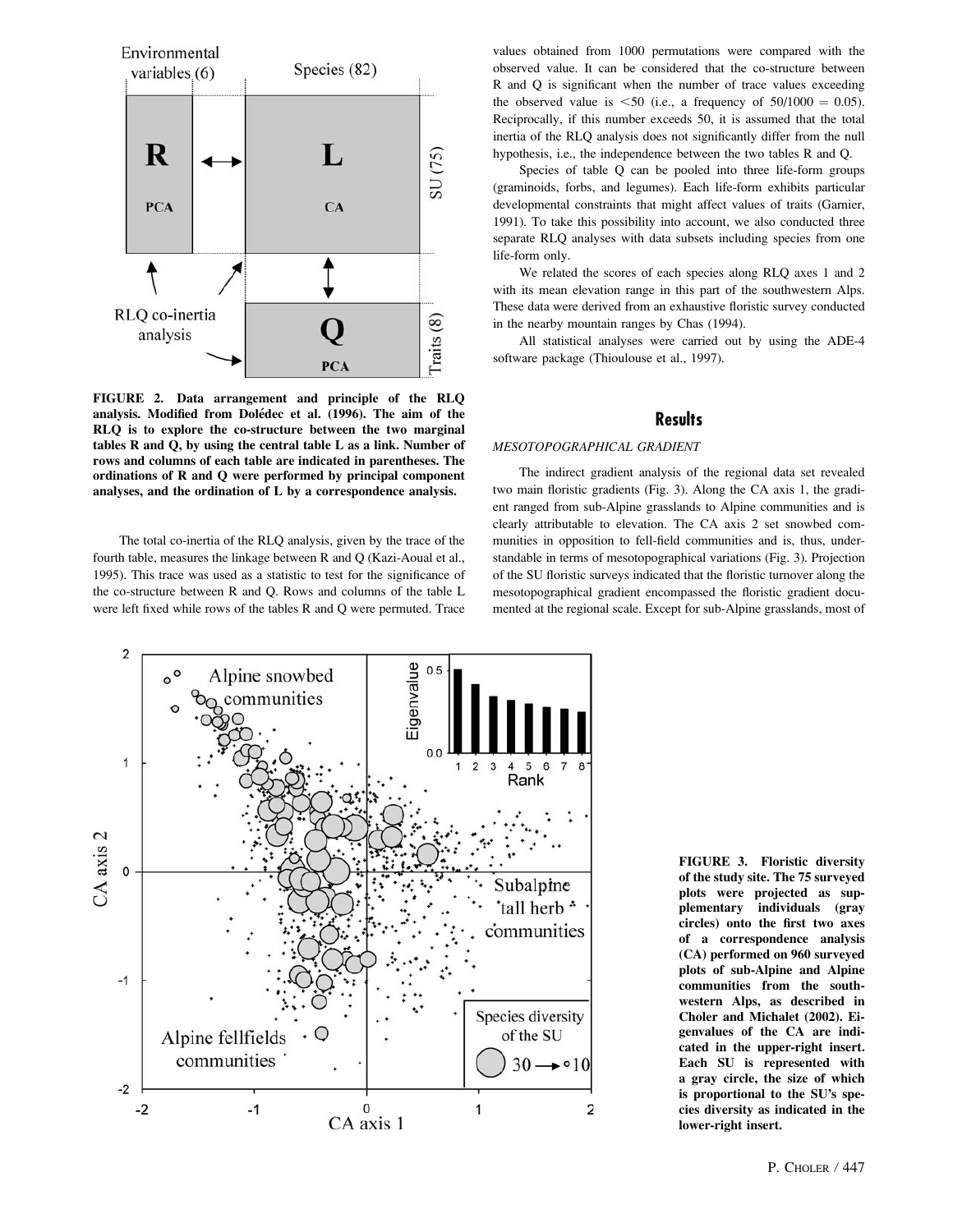## TABLE 3

Main features of the plant communities distributed along the mesotopographical gradient divided as follows:  $US =$  upper slope,  $MS =$ middle slope,  $LS =$  lower slope, N is the number of SUs for each community. Snow-melting date range is derived from a weekly survey during the years 1997–1999 (see Fig. 1). Species diversity and percentage cover by mosses and lichens were recorded in each SU in summer 2001. Aboveground phytomass and soil parameters were estimated for only three different SUs and hence are not included in the R table of the RLQ analysis. Means  $(\pm 1 \text{ SE})$  are given for each variable.

| Abbreviation | Dominant species                           | Mesotopographical<br>position | N              | Snow melting<br>date range<br>(Julian day) | Species richness<br>in the<br>$5 \times 5$ m plot | Lichens & mosses<br>$(\%$ cover) | Aboveground<br>phytomass<br>$(g \, m^{-2})$ | Soil pH<br>$(5-10 \text{ cm})$ | Soil organic<br>matter $(\% )$ | C/N       |
|--------------|--------------------------------------------|-------------------------------|----------------|--------------------------------------------|---------------------------------------------------|----------------------------------|---------------------------------------------|--------------------------------|--------------------------------|-----------|
| <b>CR</b>    | Carex rosae & lichens                      | <b>US</b>                     | 7              | < 140                                      | 21.9(3.6)                                         | 43 (23)                          | 435 (154)                                   | 6.5(0.6)                       | 24.8(0.3)                      | 14.3(0.2) |
| <b>KM</b>    | Kobresia myosuroides                       | US                            | 9              | < 140                                      | 27(3.9)                                           | 30(21)                           | 486 (65)                                    | 5.9(0.7)                       | 22.6(0.4)                      | 13.1(1.7) |
| AR           | Agrostis rupestris                         | MS                            | 7              | $150 - 160$                                | 26.6(3.6)                                         | 45(21)                           | 250(43)                                     | 4.9(0.3)                       | 17.3(1.4)                      | 12.5(3.4) |
| <b>SH</b>    | Salix herbacea                             | MS                            | 9              | $160 - 180$                                | 22.1(4.7)                                         | 35(15)                           | 367(11)                                     | 3.7(0.3)                       | 10.7(0.6)                      | 14.3(0.9) |
| PA           | Plantago alpina and<br>Ranunculus kuepferi | MS                            | 10             | $160 - 180$                                | 19.5(3.6)                                         | 17(11)                           | 456 (31)                                    | 4.8(1.2)                       | 12.8(1.2)                      | 10.7(1.7) |
| <b>FV</b>    | Festuca violacea                           | <b>MS</b>                     | 6              | $140 - 160$                                | 30(4.2)                                           | $<$ 5                            | 443 (89)                                    | 5.5(0.7)                       | 20.1(1.8)                      | 10.8(2.5) |
| <b>TS</b>    | Trifolium spp.                             | MS                            | 4              | $150 - 160$                                | 27.7(3.2)                                         | $<$ 5                            | 352 (77)                                    | 5.7(0.3)                       | 15.1(2.2)                      | 10.3(2.8) |
| <b>CA</b>    | Cirsium acaule                             | MS                            | 5              | $160 - 180$                                | 13(1.7)                                           | $<$ 5                            | 412 (112)                                   | 5.9(0.4)                       | no data                        | no data   |
| <b>PS</b>    | Poa supina                                 | LS                            | 3              | $200 - 210$                                | 10.3(3.2)                                         | 16(15)                           | 140(27)                                     | 4(0.1)                         | 21(0.4)                        | 11.4(1.7) |
| AP           | Alchemilla pentaphyllea                    | LS                            | 8              | $170 - 200$                                | 11.9(0.5)                                         | $<$ 5                            | 370 (36)                                    | 4.2(0.8)                       | 11.9(1.1)                      | 10.6(1.9) |
| CF           | Carex foetida                              | <b>LS</b>                     | $\overline{4}$ | 180-200                                    | 14.2(0.6)                                         | $<$ 5                            | 398 (67)                                    | 3.9(0.2)                       | 16.1(1.5)                      | 15.3(2.3) |
| GS           | Gnaphalium supinum                         | LS                            | 3              | 180-210                                    | 16.3(3.2)                                         | 46(7)                            | 200(63)                                     | 4.2(0.2)                       | 14.8(0.6)                      | 12.8(0.6) |

the beta diversity of Alpine meadows of the southwestern Alps was thus investigated in our work (Choler and Michalet, 2002).

Species richness tended to be highest in the middle part of the mesotopographic gradient (Fig. 3). The number of vascular species strongly decreased with increasing snow cover and declined to a lesser extent in the most exposed sites.

Table 3 shows the main features of the 12 plant communities sorted by the cluster analysis. Vegetation units of upper slopes (CR, KM) were turf meadows dominated by dense tussocks of graminoids (Kobresia myosuroides, Carex rosae) and lichens. Tall grasslands characterized by Festuca violacea (FV) or Trifolium spp. (TS) occurred on mid-slopes and corresponded to the richest plant communities of our study site. Lower slopes were occupied by short-herb meadows dominated by Plantago alpina (PA), Agrostis rupestris (AR), or dwarf shrubs communities dominated by Salix herbacea (SH) in the northernexposed slopes. The most chionophilous vegetation units were species poor and consisted of four distinct communities (PS, AP, GS, and CF). Overall, the aboveground biomass tended to decrease with snow-cover duration (Table 3). Leaves of cespitose graminoids accounted for most of the biomass in CR and KM communities. Because the leaf life span of these species is several years long (Erschbamer et al., 1998; and personal observation), productivity is expected to be higher in midslope than in upper-slope communities. Most soil characteristics exhibited changes along the mesopographical gradient (Table 3). Soils from late-melting sites were more acidic and contained less organic matter compared to soils from early-melting sites. Conversely, available nitrogen slightly increased from late- to early-melting sites. However, the PS community departed from this trend, maybe because of increased feces deposition by sheep or lower nitrogen uptake due to sparse vegetation. The soil C/N ratio strongly depended on the dominant plant; soils under Cyperaceae (CR, KM, CF) or low shrubs (SH) exhibit the highest ratio whatever the position along the mesotopographical gradient.

## RLQ ANALYSIS AND COVARIATION BETWEEN TRAITS AND HABITAT

The Monte-Carlo permutation test indicated that the co-structure between R and Q was significant at  $P < 0.001$ . The tests performed with the three data subsets corresponding to the three life-form groups were also significant at  $P < 0.001$ . There was thus clear evidence for a strong link between traits and environmental variables in the data set.

The results of the RLQ analysis performed with the full data set are summarized in Table 4. The main part of the co-structure between

#### TABLE 4

Results of the multivariate analyses. (A) Separate analyses: eigenvalues and percentages of the total inertia accounted for by axis 1 and axis 2. Ordinations were a principal component analysis (PCA) of R and Q and a correspondence analysis (CA) of L. (B) Summary of RLQ analysis: eigenvalues  $(\lambda)$  and percentages of the total co-inertia accounted for by RLQ axis 1 and axis 2, covariance and correlation between the SU scores constrained by the environmental variables in R and species' scores constrained by the traits in Q, projected intertia of table R and Q onto the first two RLQ axes, and percentage of the inertia obtained in the separate analysis of R and Q along the same axes. For example, the RLQ axis 1 accounts for 94.8% of the projected inertia of R along PCA axis 1  $[(100 \times 1.81)/1.91 = 94.8]$ .

|       | A. Separate analyses |                |                      | B. RLQ analysis          |                          |  |
|-------|----------------------|----------------|----------------------|--------------------------|--------------------------|--|
|       | Axis 1               | Axis 2         |                      | Axis 1                   | Axis 2                   |  |
| R/PCA | $1.91(31.8\%)$       | $1.52(25.4\%)$ |                      | $\lambda = 1.12(87.4\%)$ | $\lambda = 0.13$ (10.5%) |  |
| L/CA  | 0.66(15.7%)          | $0.42(10\%)$   | Covariance           | 1.06                     | 0.37                     |  |
| Q/PCA | $2.41(30.1\%)$       | 1.49 $(18.7%)$ | Correlation          | 0.51                     | 0.28                     |  |
|       |                      |                | Projected inertia of |                          |                          |  |
|       |                      |                | table R              | $1.81(94.8\%)$           | 1.34 $(88.2\%)$          |  |
|       |                      |                | table O              | $2.34(97.1\%)$           | 1.31 (87.9%)             |  |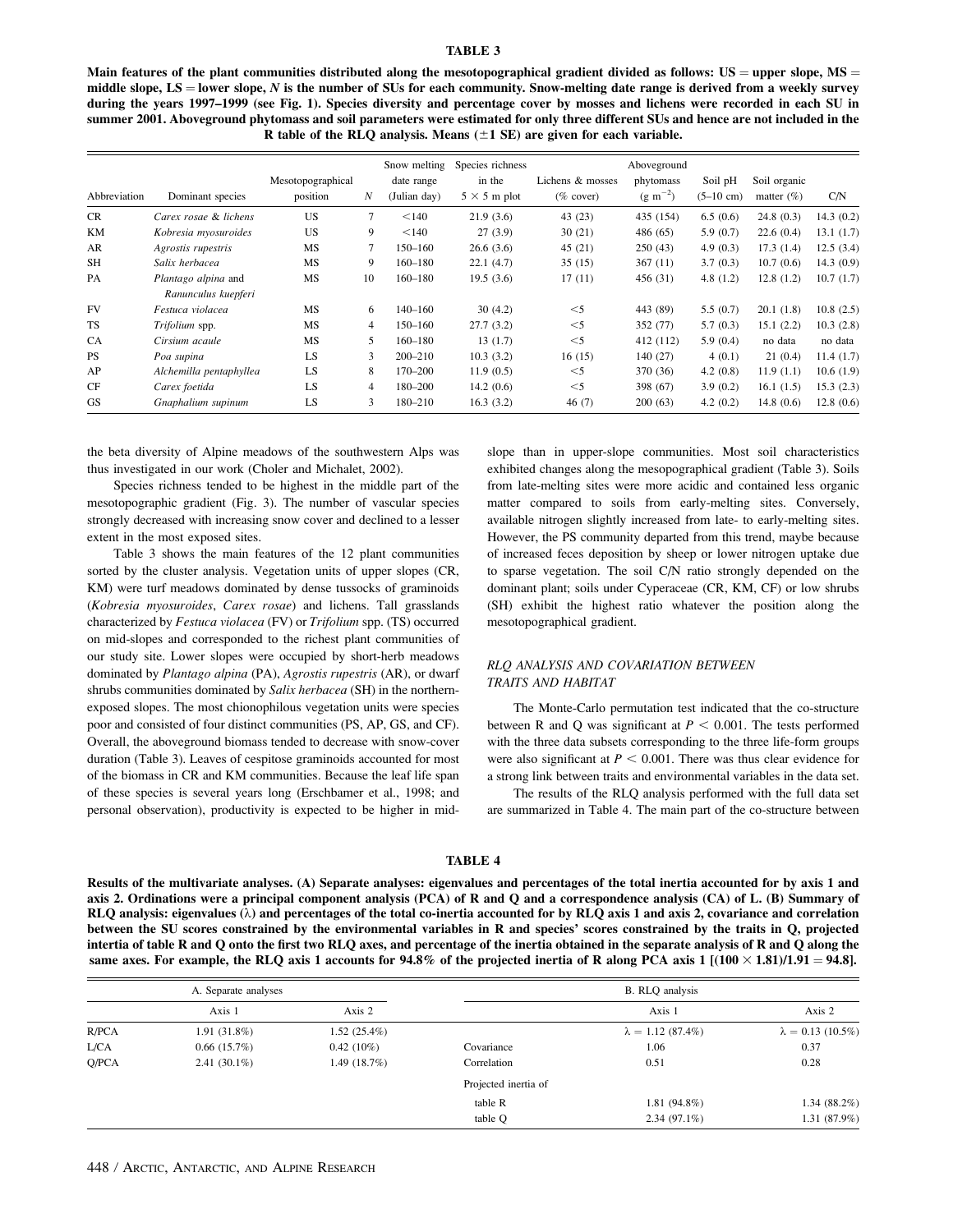

R and Q was represented by the first RLQ axis; the percentage of the total inertia extracted by this axis equals 87.4%, whereas the value is 10.5% for the second axis. The RLQ analysis optimized the covariance between the new SU scores—constrained by environmental variables—and the new species scores—constrained by traits. The covariance was 1.06 along the first axis but only 0.37 along the second axis. The correlation between the SU scores and the species scores along RLQ axis 1 equaled 0.51 (Table 4). By comparison, the separate ordination of table L gave a first eigenvalue of 0.66, which corresponded to a maximal correlation between SUs and species scores of 0.81. The RLQ axis 1 took into account 94.8% and 97.1% of the first-axis inertia given by the separate ordination of tables R and Q, respectively. Overall, these results showed that the structure of tables R and Q were strongly related to the floristic gradients contained in L.

To allow a detailed examination of covariations, the environmental variables, the traits, and the SUs were graphically displayed along the first two RLQ axes (Fig. 4). The left part of the RLQ axis 1 is indicative of a higher SLA, a higher nitrogen content on a mass basis  $(N_{\text{mass}})$ , a lower height, and a reduced seed mass in late-melting habitats. This trend was exemplified by snow-bed specialists such as Poa supina Schrader, Carex foetida All., or Alchemilla pentaphyllea L. (Fig. 4).

The right part of the RLQ axis 1 outlined trait attributes associated with convex, disturbed, and mostly early-melting sites. Diagnostic traits included upright and thick leaves. Corresponding species were mostly dominant turf graminoids, such as Carex rosae (All.) Gilomen and Kobresia myosuroides (Vill.) Fiori, occurring in upper-slope communities (Fig. 4).

FIGURE 4. Display of environmental variables (A; abbreviations explained in Table 1), plant traits (B; abbreviations explained in Table 2), and SUs (C) along the first two RLQ axes. Each SU is represented by a symbol corresponding to a community type (abbreviations explained in Table 3) sorted by a cluster analysis. In C, SUs are located at the weighted average of environmental variables. In B, traits are positioned at the weighted average of the species.

Finally, the second RLQ axis mostly underscored a zoogenic disturbance gradient; an increased leaf area was the common trait attribute in the habitats intensively affected by the trampling and burrowing activities of the Alpine marmots. Zoogenic disturbance was preferentially located on southern-exposed mid-slopes with intermediate snow-melting dates. There, plant communities were dominated by Festuca violacea Gaudin and several species of Trifolium (Fig. 4). Large-leaved rosette species (Geum montanum L., Alchemilla glaucescens Wallr., Arnica montana L.) and tall forbs (Alchemilla vulgaris Wallr., Cirsium acaule Scop.) were among the characteristics species of these communities.

We found a positive correlation between species scores along the RLQ second axis and species' mean-elevation distribution (Fig. 5). No such relationship was observed along the RLQ first axis (Fig. 5). This finding seems to indicate that plant communities with the lowest RLQ scores along axis 2—noticeably FV and TS communities—comprised many species whose mean-elevation distribution is located below the elevation of the study site.

## **Discussion**

# DIVERSITY PATTERNS ALONG THE MESOTOPOGRAPHICAL GRADIENT

At the latitudinal and altitudinal scales, it is widely accepted that species diversity declines in concert with shortening of the growing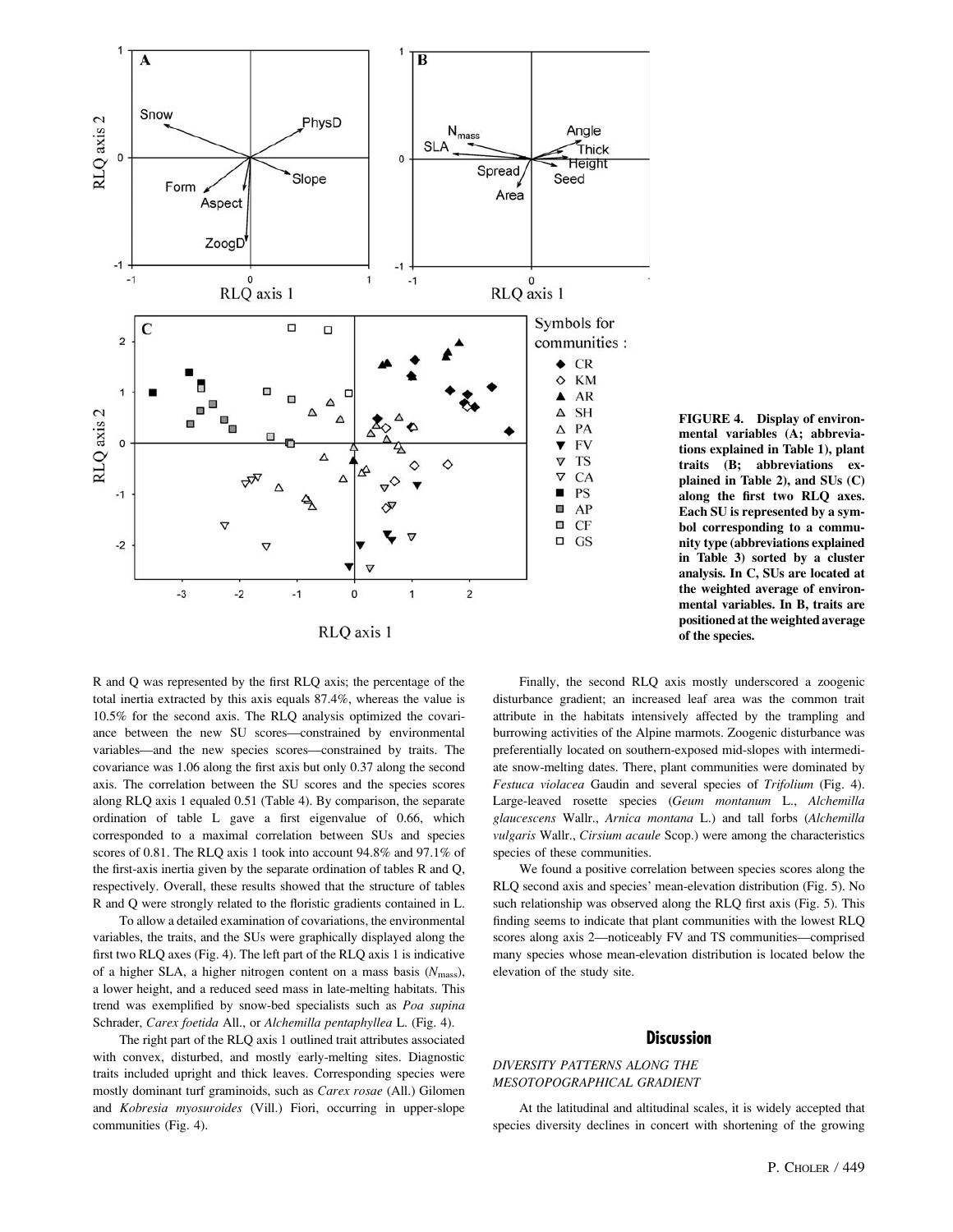season (Huston, 1999). The mesoscale pattern of species diversity reported in this study is congruent with what is documented at these two global scales. Indeed, the highest species richness was found on the southern-exposed habitats located in the middle of the toposequence where the plots richest in species contained many sub-Alpine species (Figs. 3 and 4). Onipchenko et al. (1998) reported similar patterns in Alpine plant communities of the Caucasus Mountains. Intermediate snow cover might efficiently preclude freezing of the soil during winter while allowing a sufficient growing-season length. Therefore, corresponding habitats are expected to have the yearly optimal temperature regime, and the increased plant-growth period might favor less coldtolerant species (Epstein et al., 2000).

In addition, we found that thermally optimal habitats are also the most highly disturbed by marmots. Burrowing mammals have the potential to affect floristic composition of Arctic and Alpine meadows essentially through two mechanisms. First, they modify microtopography and soil properties. Compared to undisturbed patches, mounds differ in soil texture and commonly exhibit higher nitrogen levels, though this feature may be transitory (Semenov et al., 2001; Sherrod and Seastedt, 2001). These differences could favor several nutrientdemanding sub-Alpine species. Second, marmot-induced vegetation gaps may locally reduce the dominance of tall graminoids and create favorable patches for new recruitments (Chambers, 1995a, 1995b). Grasses are generally positively affected by elevated temperature and nitrogen inputs (Dormann and Woodin, 2002), and the highest cover of tall grasses (for example Festuca violacea) occurs in the middle of the gradient. Much evidence supports the concept that competition is particularly intense in these grasslands (Choler et al., 2001; Callaway et al., 2002). In the study site, marmot-induced patches could notably benefit light-demanding rosette forbs such as Geum montanum, Alchemilla glaucescens, or Arnica montana. The fact that the maintenance of subordinate forbs may strongly depend upon zoogenic disturbance has been primarily described for lowland herbaceous communities (Grubb, 1977; Bonis et al., 1997); subsequently, zoogenic disturbance has been advocated as an important mechanism for the maintenance of species diversity in sub-Alpine and Alpine meadows as well (Chambers et al., 1990; Chambers, 1995a). In summary, it is hypothesized that the interplay of zoogenic disturbance and milder habitat conditions explains the richest species diversity in the middle of the mesotopographical gradient.

## PLANT TRAITS IN RELATIONSHIP TO HABITAT CONSTRAINTS

Our exploratory analysis provided evidence that consistent changes in functional traits could be documented on a quantitative basis along an Alpine mesotopographical gradient (Fig. 4). It is thus reasonable to infer that somehow these traits mediated the ecological sorting of Alpine species, possibly during the recolonization of highelevation habitats after ice retreat.

Upright and thick leaves exhibiting low SLA are the key features of plants growing on wind-exposed, early-melting sites. This result is in agreement with a pioneer study of Alpine meadows' canopy architectures (Caldwell et al., 1974). It has long been claimed that increased leaf thickness along with reduced surfaces of Alpine plants might protect tissues from being abraded by wind-transported particles (Tranquillini, 1964; Hadley and Smith, 1986). More recent investigations also highlighted the impact of leaf orientation on the temperature actually experienced by tissues, especially at night (Germino and Smith, 2000a, 2001). A steep inclination of leaves reduces sky exposure of photosynthetic surfaces and thereby limits night-time radiation loss. Milder leaf temperature during cold nights should be particularly advantageous for species without snow-cover protection in the very early growing season. Moreover, it is likely that resistance to



Mean elevational distribution

FIGURE 5. Relationships between species' scores along RLQ axis 1 (A; ns = not significant) and along RLQ axis 2 (B; \*\*\* $P$  < 0.001) and the mean-elevation range of the same species in the southwestern Alps, as given in Chas (1994).

very low temperatures is more at stake in the inner part of the Alps where prolonged clear sky periods and low relative humidity enhance the frequency of freezing nights (Ozenda, 1985).

Another specific constraint of early-melting sites is the combination of high light intensity and low temperatures that regularly occurs early in spring at the time of leaf initiation. This combination severely damages photosynthetic membranes of nonadapted plants (Öquist et al., 1987; Long et al., 1994). It is likely that the combination of high leaf angle and reduced leaf area in early-melting site species might ensure structural photoprotection against photoinhibition (Valladares and Pugnaire, 1999; Germino and Smith, 2000b).

At the other part of the snow-melting gradient, the most striking relationship was found between high SLA and short growing season, a trend that has also been reported at the intraspecific level for several deciduous Arctic plants (Kudo et al., 1999). It has commonly been considered that low SLA was a key feature of high-elevation species (Körner, 1989). Clearly, snowbed species depart from this trend. Actually, SLA exhibits as much variation along mesotopographical gradients as along elevation gradients. Large-scale interspecific comparisons strengthened the idea that SLA is related negatively with leaf life span and positively with relative growth rate (Reich et al., 1999; Wright et al., 2004). Growth in snowbed habitats is ''timelimited'', and the persistence of deciduous species in late-melting sites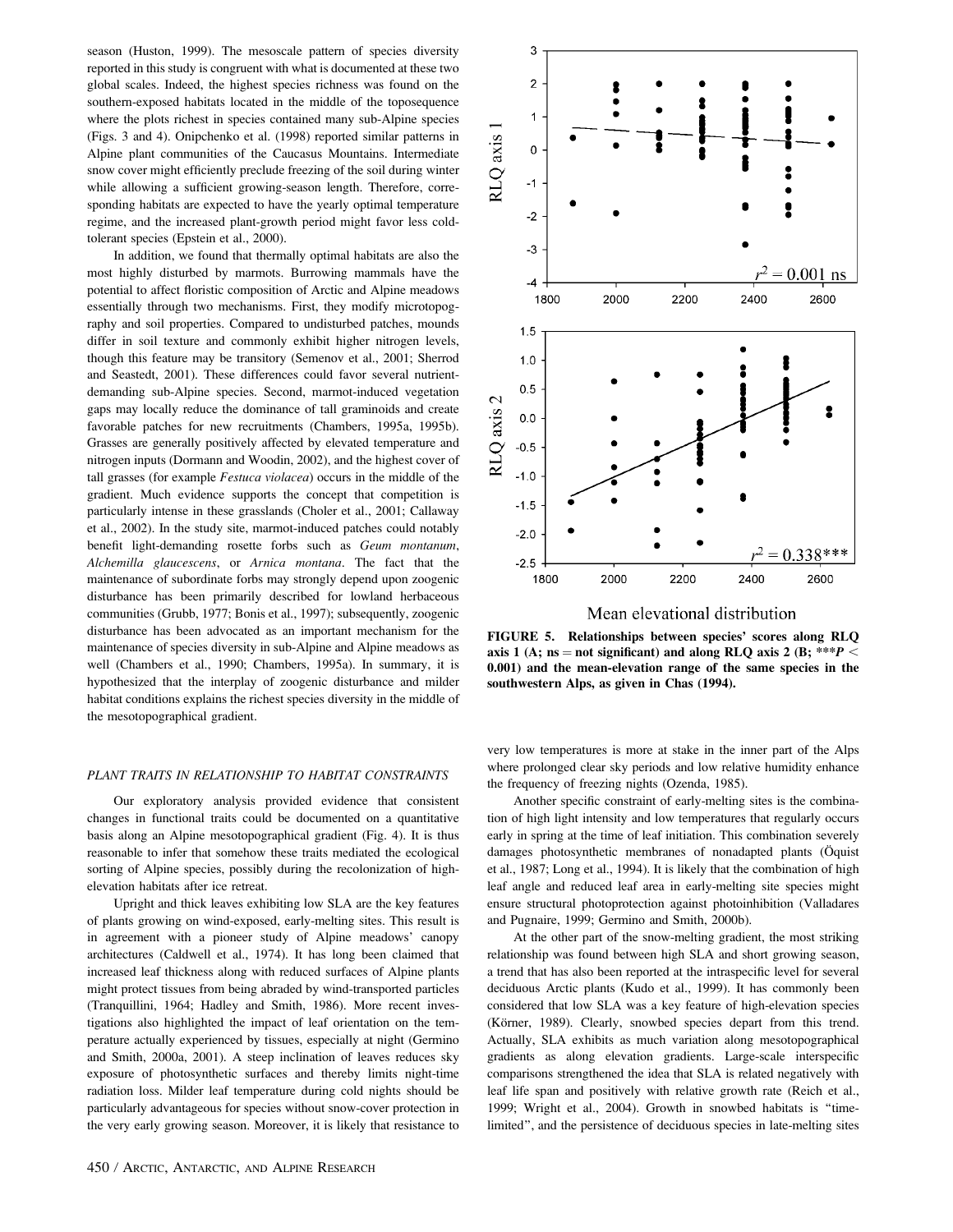might be achieved by the fast production of horizontal, low-cost leaves with short life span and high SLA (Kudo et al., 2001). It is hypothesized these particular trait attributes should permit snowbed specialists to optimize carbon gain and thus overcome the constraint of a shortened growing season.

#### ALPINE HABITAT TEMPLATE AND PLANT STRATEGIES

By using a bottom-up approach, a particular combination of traits might help defining tactics and strategy that are supposed to match the habitat-specific constraints (Southwood, 1988). In the last quarter of the twentieth century, plant ecologists mainly considered two axes as structuring the habitat template, namely, a gradient of ''habitat quality'' or resource availability for plant growth and a gradient of disturbance or habitat stability (Grime, 1977; Huston, 1979; Tilman, 1988). Snow has the potential to affect both resource availability and disturbance regime. Snow enhances soil resource availability either directly, through nitrogen storage in snowpacks (Bowman, 1992), or indirectly, via snow's effects on temperature and soil water content, which in turn determine microbial activity and mineralization rates (Chapin, 1983; Isard, 1986; Fisk et al., 1998). In addition, physical disturbance especially due to freeze-thaw cycles is more severe when snow cover disappears early in the season (French, 1996).

An overall habitat deterioration is thus expected in the earlymelting sites. A high level of physical disturbance and low fertility drives a decline in vascular plant diversity. "Gaps" between graminoids are commonly colonized by mosses or lichens with very low growth rates (Onipchenko et al., 1998; Cornelissen et al., 2001). Vascular plants of early-melting sites exhibit a combination of trait attributes, including low SLA, which has been recurrently associated with stress tolerance and an efficient strategy for nutrient conservation (Chapin et al., 1993; Westoby, 1998; Wright et al., 2004).

Setting plant strategies for chionophilous species is more problematic. Short available time for growth has been generally associated with resource-rich soils and severe disturbance regime in previous classification schemes (Grime, 1977): the so-called ruderal strategy. In the Alpine landscape, the attendant habitat amelioration with increasing snow cover is counterbalanced by the reduction of the growing-season length. Part of the snowy habitats investigated in this study show an only low amount of disturbance and exhibit a dense matrix of a few clonal species, i.e., Carex foetida and Alchemilla pentaphyllea. Trait attributes of these species, such as high SLA and high  $N<sub>mass</sub>$ , are indicative of a high capacity of resource acquisition, often documented for species of fertile habitats (Aerts and van der Peijl, 1993; Schlapfer and Ryser, 1996). However, low-recruitment and low-dispersal ability of these dominant species are among traits that do not match with the ruderal syndrome. Indeed, convergence toward the ruderal syndrome is more likely to be found for species growing on disturbed microhabitats such as the small convexities occurring in flat snowy habitats (Mark, 1994). For example Gnaphalium supinum (L.) DC., one of the most abundant species of these microhabitats, exhibits both a high seed production and a high seed dispersal ability (personal observation, and Onipchenko et al., 1998) as described for ruderals.

It is concluded that the trade-off between an efficient strategy for nutrient conservation and the high capacity of resource acquisition is probably a fundamental clue to understanding the consistent shift in plant traits along the investigated mesotopographical gradient. It has been claimed that key ecosystem characteristics such as decomposition rates (Cornelissen et al., 1999) or productivity (Chapin et al., 1993) may be predicted from the traits of the dominants (Lavorel and Garnier, 2002). Further investigations are now required to assess how these shifts in plant traits are related to the functional properties of the Alpine grasslands.

# Acknowledgments

I would like to acknowledge Florence Baptist, Patrice Fernandez, Nadège Germa, and Geneviève Girard, who assisted in the field and the laboratory. Logistical support was provided by the ''Station Alpine du Lautaret," the Alpine field station of the University J. Fourier of Grenoble. This work was funded by the ''Laboratoire d'Ecologie Alpine,'' University J. Fourier of Grenoble. I thank S. Aubert, R. Bligny, S. Dolédec, S. Lavorel, R. Michalet, and C. Ter Braak for thoughtful and detailed comments on the manuscript.

## References Cited

- Aerts, R., and van der Peijl, M. J., 1993: A simple model to explain the dominance of low-productive perennials in nutrient poor habitats. Oikos, 66: 144–147.
- Barbaro, L., Corcket, E., Dutoit, T., and Peltier, J.-P., 2000: Réponses fonctionnelles des communautés de pelouses calcicoles aux facteurs agro-écologiques dans les Préalpes. Canadian Journal of Botany, 78: 1010–1020.
- Billings, W. D., 1974: Adaptations and origins of alpine plants. Arctic and Alpine Research, 6: 129–142.
- Billings, W. D., and Bliss, L. C., 1959: An alpine snowbank environment and its effect on vegetation, plant development and productivity. Ecology, 40: 388–397.
- Bonis, A., Grubb, P. J., and Coomes, D. A., 1997: Requirements of gap-demanding species in chalk grassland: Reduction of root competition versus nutrient-enrichment by animals. Journal of Ecology, 85: 625–633.
- Bounemoura, Z., Lambert, K., Cadel, G., Choler, P., Manneville, O., and Michalet, R., 1998: Influence des facteurs édapho-climatiques sur la distribution des pelouses alpines dans le massif du Galibier (Alpes Françaises). Ecologie, 29: 53-58.
- Bowman, W. D., 1992: Inputs and storage of nitrogen in winter snowpack in an alpine ecosystem. Arctic and Alpine Research, 24: 211–215.
- Caldwell, M. M., Tieszen, L. L., and Fareed, M., 1974: The canopy structure of tundra plant communities at Barrow, Alaska, and Niwot Ridge, Colorado. Arctic and Alpine Research, 6: 151–159.
- Callaway, R. M., Brooker, R. W., Choler, P., Kikvidze, Z., Lortie, C. J., Michalet, R., Paolini, L., Pugnaire, F. I., Newingham, B., Cook, B. J., and Aschehoug, E. T., 2002: Positive interactions among alpine plants increase with stress. Nature, 417: 812–820.
- Cernusca, A., 1976: Bestandesstuktur, Bioklima und Energiehaushalt von alpinen Zwergstrauchbeständen. Acta Oecologica, Oecologia Plantarum, 11: 71–102.
- Chambers, J. C., 1995a: Disturbance, life history strategies, and seed fates in alpine herbfield communities. American Journal of Botany, 82: 421–433.
- Chambers, J. C., 1995b: Relationships between seed fates and seedling establishment in an alpine ecosystem. Ecology, 76: 2124–2133.
- Chambers, J. C., Mcmahon, J. A., and Brown, R. W., 1990: Alpine seedling establishment: The influence of disturbance type. Ecology, 71: 553–563.
- Chapin, F. S., III, 1983: Direct and indirect effects of temperature on Arctic plants. Polar Biology, 2: 47–52.
- Chapin, F. S., III, Autumn, K., and Pugnaire, F., 1993: Evolution of suites of traits in response to environmental stress. American Naturalist, 142: 578–592.
- Chas, E., 1994: Atlas de la flore des Hautes-Alpes. Gap, France: Conservatoire Botanique National de Gap-Charance—Conservatoire des Espaces Naturels de Provence et des Alpes du Sud—Parc National des Ecrins, 816 pp.
- Choler, P., and Michalet, R., 2002: Niche differentiation and distribution of Carex curvula along a bioclimatic gradient in the southwestern Alps. Journal of Vegetation Science, 13: 851–858.
- Choler, P., Michalet, R., and Callaway, R. M., 2001: Facilitation and competition on gradients in alpine plant communities. Ecology, 82: 3295–3308.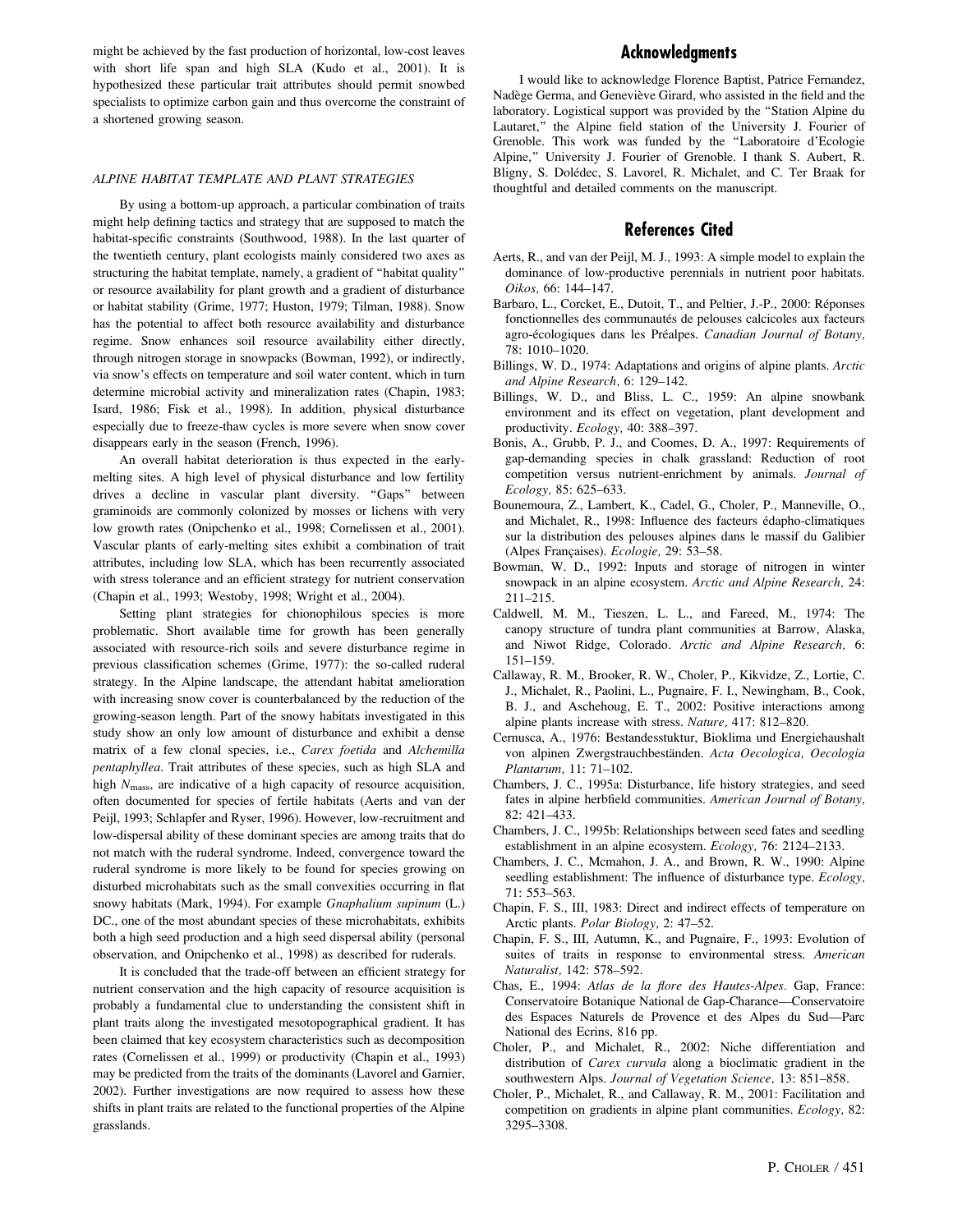- Cornelissen, J. H. C., Perez Harguindeguy, N., Diaz, S., Grime, J. P., Marzano, B., Cabido, M., Vendramini, F., and Cerabolini, B., 1999: Leaf structure and defence control litter decomposition rate across species and life forms in regional floras on two continents. New Phytologist, 143: 191–200.
- Cornelissen, J. H. C., Callaghan, T. V., Alatalo, J. M., Michelsen, A., Graglia, E., Hartley, A. E., Hik, D. S., Hobbie, S. E., Press, M. C., Robinson, C. H., Henry, G. H. R., Shaver, G. R., Phoenix, G. K., Jones, D. G., Jonasson, S., Chapin, F. S., Molau, U., Neill, C., Lee, J. A., Melillo, J. M., Sveinbjornsson, B., and Aerts, R., 2001: Global change and Arctic ecosystems: Is lichen decline a function of increases in vascular plant biomass? Journal of Ecology, 89: 984–994.
- Diaz, S., Cabido, M., Zak, M., Carretero, E. M., and Aranibar, J., 1999: Plant functional traits, ecosystem structure and land-use history along a climatic gradient in central-western Argentina. Journal of Vegetation Science, 10: 651–660.
- Dolédec, S., Chessel, D., Ter Braak, C. J. F., and Champely, S., 1996: Matching species traits to environmental variables: A new threetable ordination method. Environmental and Ecological Statistics, 3: 143–166.
- Dormann, C. F., and Woodin, S. J., 2002: Climate change in the Arctic: Using plant functional types in a meta-analysis of field experiments. Functional Ecology, 16: 4–17.
- Epstein, H. E., Walker, M. D., Chapin, F. S., and Starfield, A. M., 2000: A transient nutrient-based model of Arctic plant community response to climatic warming. Ecological Applications, 10: 824–841.
- Erschbamer, B., Buratti, U., and Winkler, J., 1998: Long-term population dynamics of two Carex curvula species in the central Alps on native and alien soils. Oecologia, 115: 114–119.
- Fisk, M. C., Schmidt, S. K., and Seastedt, T. R., 1998: Topographic patterns of above- and belowground production and nitrogen cycling in Alpine tundra. Ecology, 79: 2253–2266.
- Fox, J. F., 1981: Intermediate levels of soil disturbance maximize alpine plant diversity. Nature, 293: 59–124.
- French, H. M., 1996: The periglacial environment. Harlow, U.K.: Longman, 341 pp.
- Frenzel, B., Pécsi, M., and Velichlko, A. A., 1992: Atlas of paleoclimates and paleoenvironments of the Northern Hemisphere. Late Pleistocene-Holocene. Budapest: Gustav Fisher, 153 pp.
- Friend, A. D., and Woodward, F. I., 1990: Evolutionary and ecophysiological responses of mountain plants to the growing-season environment. Advances in Ecological Research, 20: 978–988.
- Garnier, E., 1991: Resource capture, biomass allocation and growth in herbaceous plants. Trends in Ecology and Evolution, 6: 126–131.
- Germino, M. J., and Smith, W. K., 2000a: Differences in microsite, plant form, and low-temperature photoinhibition in alpine plants. Arctic, Antarctic, and Alpine Research, 32: 388–396.
- Germino, M. J., and Smith, W. K., 2000b: High resistance to lowtemperature photoinhibition in two alpine, snowbank species. Physiologia Plantarum, 110: 89–95.
- Germino, M. J., and Smith, W. K., 2001: Relative importance of microhabitat, plant form and photosynthetic physiology to carbon gain in two alpine herbs. Functional Ecology, 15: 243–251.
- Grime, J. P., 1977: Evidence for the existence of three primary strategies in plants and its relevance to ecological and evolutionary theory. American Naturalist, 111: 1169–1194.
- Grubb, P. J., 1977: The maintenance of species richness in plant communities: The importance of the regeneration niche. Biological Review, 52: 107–145.
- Hadley, J. L., and Smith, W. K., 1986: Wind effects on needles of subalpine conifers: Seasonal influence on mortality. Ecology, 67: 12–19.
- Hausner, V. H., Yoccoz, N. G., and Ims, R. A., 2003: Selecting indicator traits for monitoring land use impacts: Birds in northern coastal birch forests. Ecological Applications, 13: 999–1012.
- Huston, M. A., 1979: A general hypothesis of species diversity. American Naturalist, 113: 81–101.
- Huston, M. A., 1999: Local processes and regional patterns: Appropriate scales for understanding variation in the diversity of plants and animals. Oikos, 86: 393–401.
- Isard, S. A., 1986: Factors influencing soil moisture and plant community distribution on Niwot Ridge, Front Range, Colorado, U.S.A. Arctic and Alpine Research, 18: 295–304.
- Kazi-Aoual, F., Hitier, S., Sabatier, R., and Lebreton, J. D., 1995: Refined approximations to permutation tests for multivariate inference. Computational Statistics and Data Analysis, 20: 643–656.
- Keddy, P. A., 1992: Assembly and response rules: Two goals for predictive community ecology. Journal of Vegetation Science, 3: 157–164.
- Komarkova, V., 1993: Vegetation type hierarchies and landform disturbance in Arctic Alaska and alpine Colorado with emphasis on snowpatches. Vegetatio, 106: 109-120.
- Körner, C., 1989: The nutritional status of plants from high altitudes. Oecologia, 81: 623–632.
- Körner, C., 1999: Alpine plant life. Berlin: Springer-Verlag, 338 pp.
- Kudo, G., 1992: Performance and phenology of alpine herbs along a snow-melting gradient. Ecological Research, 7: 299–316.
- Kudo, G., 1996: Intraspecific variation of leaf traits in several deciduous species in relation to length of growing season. Ecoscience, 3: 483–489.
- Kudo, G., and Ito, K., 1992: Plant distribution in relation to the length of the growing season in a snow-bed in the Taisetsu Mountains, northern Japan. Vegetatio, 98: 319–328.
- Kudo, G., Nordenhall, U., and Molau, U., 1999: Effects of snowmelt timing on leaf traits, leaf production, and shoot growth of alpine plants: Comparisons along a snowmelt gradient in northern Sweden. Ecoscience, 6: 439–450.
- Kudo, G., Molau, U., and Wada, N., 2001: Leaf-trait variation of tundra plants along a climatic gradient: An integration of responses in evergreen and deciduous species. Arctic, Antarctic, and Alpine Research, 33: 181–190.
- Lavorel, S., and Garnier, E., 2002: Predicting changes in community composition and ecosystem functioning from plant traits: Revisiting the Holy Grail. Functional Ecology, 16: 545–556.
- Legendre, P., Galzin, R., and Harmelin-Vivien, M. L., 1997: Relating behavior to habitat: Solutions to the fourth-corner problem. Ecology, 78: 547–562.
- Long, S. P., Humphries, S., and Falkowski, P. G., 1994: Photoinhibition of photosynthesis in nature. Annual Review of Plant Physiology and Plant Molecular Biology, 45: 633–662.
- Mark, A. F., 1994: Patterned ground activity in a southern New Zealand high-alpine cushionfield. Arctic and Alpine Research, 26: 270–280.
- Michalet, R., Gandoy, C., Joud, D., Pagès, J.-P., and Choler, P., 2002: Plant community composition and biomass on calcareous and siliceous substrates in the northern French Alps: Comparative effects of soil chemistry and water status. Arctic, Antarctic, and Alpine Research, 34: 102–113.
- Onipchenko, V. G., Semenova, G. V., and Van Der Maarel, E., 1998: Population strategies in severe environments: Alpine plants in the northwestern Caucasus. Journal of Vegetation Science, 9: 341–352.
- Öquist, G., Greer, D. H., and Ögren, E., 1987: Light stress at low temperature. In Kyle, D. J., Osmond, C. B., and Arntzen, C. J. (eds.), Photoinhibition. Amsterdam: Elsevier Science, 67–87.
- Ozenda, P., 1985: La végétation de la chaîne alpine dans l'espace montagnard européen. Paris: Masson, 331 pp.
- Reich, P. B., Walters, M. B., and Ellsworth, D. S., 1997: From tropics to tundra: Global convergence in plant functioning. Proceedings of the National Academy of Sciences of the United States of America, 94: 13,730–13,734.
- Reich, P. B., Ellsworth, D. S., Walters, M. B., Vose, J. M., Gresham, C., Volin, J. C., and Bowman, W. D., 1999: Generality of leaf trait relationships: A test across six biomes. Ecology, 80: 1955–1969.
- Ribera, I., Dolédec, S., Downie, I. S., and Foster, G. N., 2001: Effect of land disturbance and stress on species traits of ground beetle assemblages. Ecology, 82: 1112–1129.
- Schlapfer, B., and Ryser, P., 1996: Leaf and root turnover of three ecologically contrasting grass species in relation to their performance along a productivity gradient. Oikos, 75: 398–406.
- Semenov, Y., Ramousse, R., Le Berre, M., and Tutukarov, Y., 2001: Impact of the black-capped marmot (Marmota camtschatica bungei)